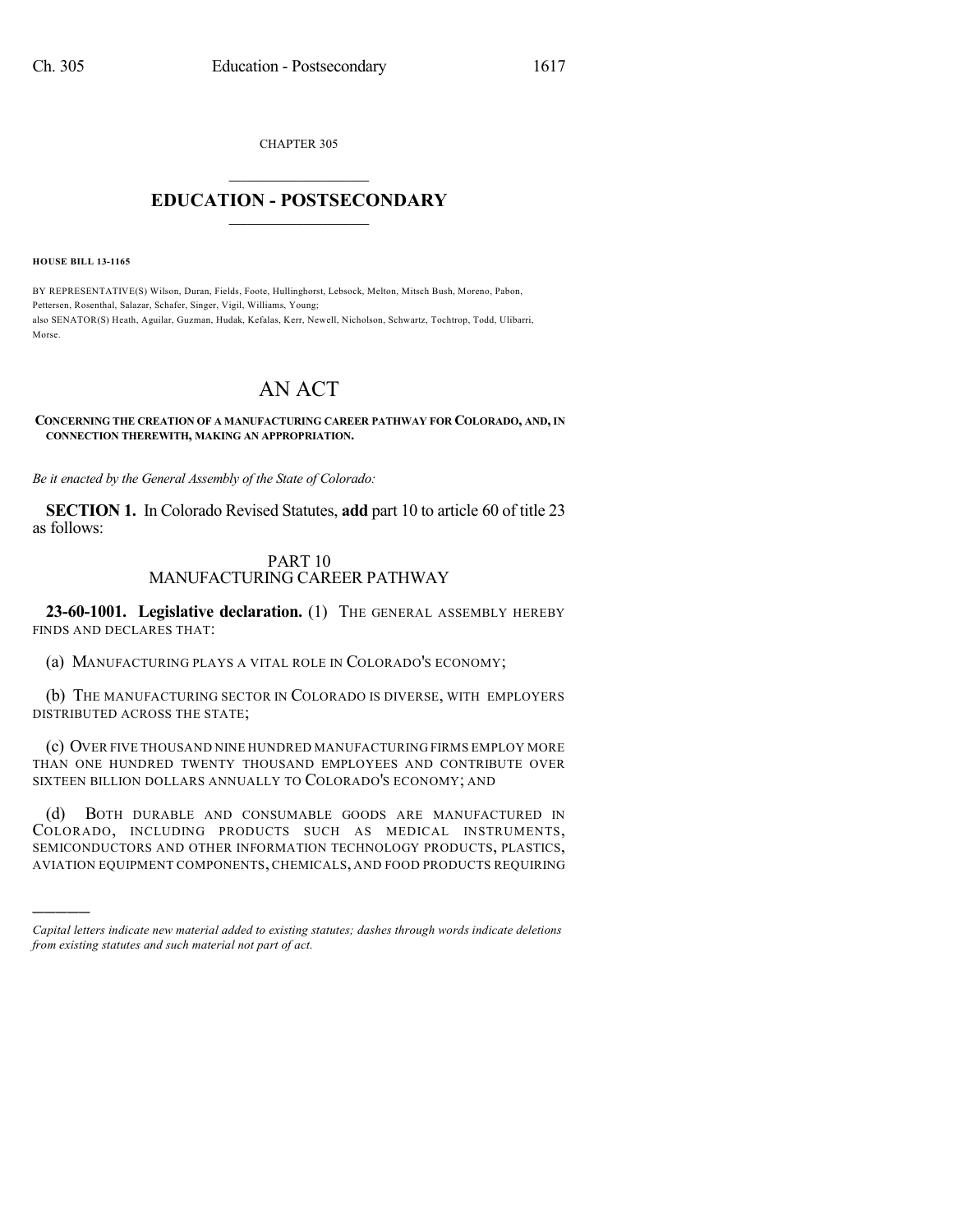SPECIALIZED PROCESSES.

(2) THE GENERAL ASSEMBLY FURTHER FINDS THAT:

(a) THE PROMISE AND CHALLENGE OF SUSTAINING GROWTH IN COLORADO'S MANUFACTURING SECTOR PRESENTS SPECIAL DIFFICULTIES DUE TO THE SCOPE AND DIVERSITY OF THE INDUSTRY;

(b) MANUFACTURING SECTOR EMPLOYERS HAVE INCREASED RELIANCE ON AUTOMATED AND COMPUTER-INTEGRATED CONTROL PROCESSES AND "LEAN" MANUFACTURING PRINCIPLES;

(c) WORKERS IN THIS EMPLOYMENT ENVIRONMENT NEED FOUNDATIONAL KNOWLEDGE, SPECIALIZED SKILLS, PORTABLE PRODUCTION SKILLS, AS WELL AS FLEXIBILITY AND ADAPTABILITY IN WORK HABITS;

(d) THIS HAS RESULTED IN A SHORTFALL IN THE QUANTITY AND QUALITY OF THE POOL OF WORKERS WHO CAN SUCCEED IN THE MANUFACTURING SECTOR; AND

(e) BECAUSE MANUFACTURING IN COLORADO IS A DYNAMIC AND EVOLVING ECONOMIC ENGINE FOR THE STATE, THE CHALLENGES IN PREPARING A PIPELINE OF SKILLED EMPLOYEES TO WORK IN THE MANUFACTURING SECTOR MUST BE ADDRESSED, AND CURRENT AND FUTURE COLORADO WORKERS MUST BE AWARE OF THE OPPORTUNITIES IN THE INDUSTRY AND THE CAREER PATHWAY TO ACHIEVE EMPLOYMENT IN THE MANUFACTURING SECTOR.

(3) THEREFORE, THE GENERAL ASSEMBLY FINDS AND DECLARES THAT DEVELOPING A MANUFACTURING CAREER PATHWAY FOR COLORADO CITIZENS WILL:

(a) INCREASE THE NUMBER OF COLORADO CITIZENS ACCESSING POSTSECONDARY EDUCATION;

(b) INCREASE THE NUMBER OF COLORADO CITIZENS COMPLETING DEGREES AND OTHER CREDENTIALS;

(c) DECREASE THE NEED FOR REMEDIATION AT THE POSTSECONDARY LEVEL;

(d) INCREASE ENTRY INTO EMPLOYMENT AND INCREASE WAGES OVER TIME; AND

(e) CREATE BETTER TRANSITIONS IN EDUCATIONAL PROGRAMS FOR STUDENTS IN THE MANUFACTURING CAREER PATHWAY FROM HIGH SCHOOL TO COLLEGE, FROM ADULT EDUCATION TO POSTSECONDARY CREDIT, AND FROM COMMUNITY COLLEGES TO FOUR-YEAR INSTITUTIONS OF HIGHER EDUCATION OR INTO EMPLOYMENT.

**23-60-1002. Definitions.** AS USED IN THIS PART 10, UNLESS THE CONTEXT OTHERWISE REQUIRES:

(1) "BOARD" MEANS THE STATE BOARD FOR COMMUNITY COLLEGES AND OCCUPATIONAL EDUCATION CREATED IN SECTION 23-60-104.

(2) "CAREER PATHWAY" MEANS A SERIES OF CONNECTED EDUCATION AND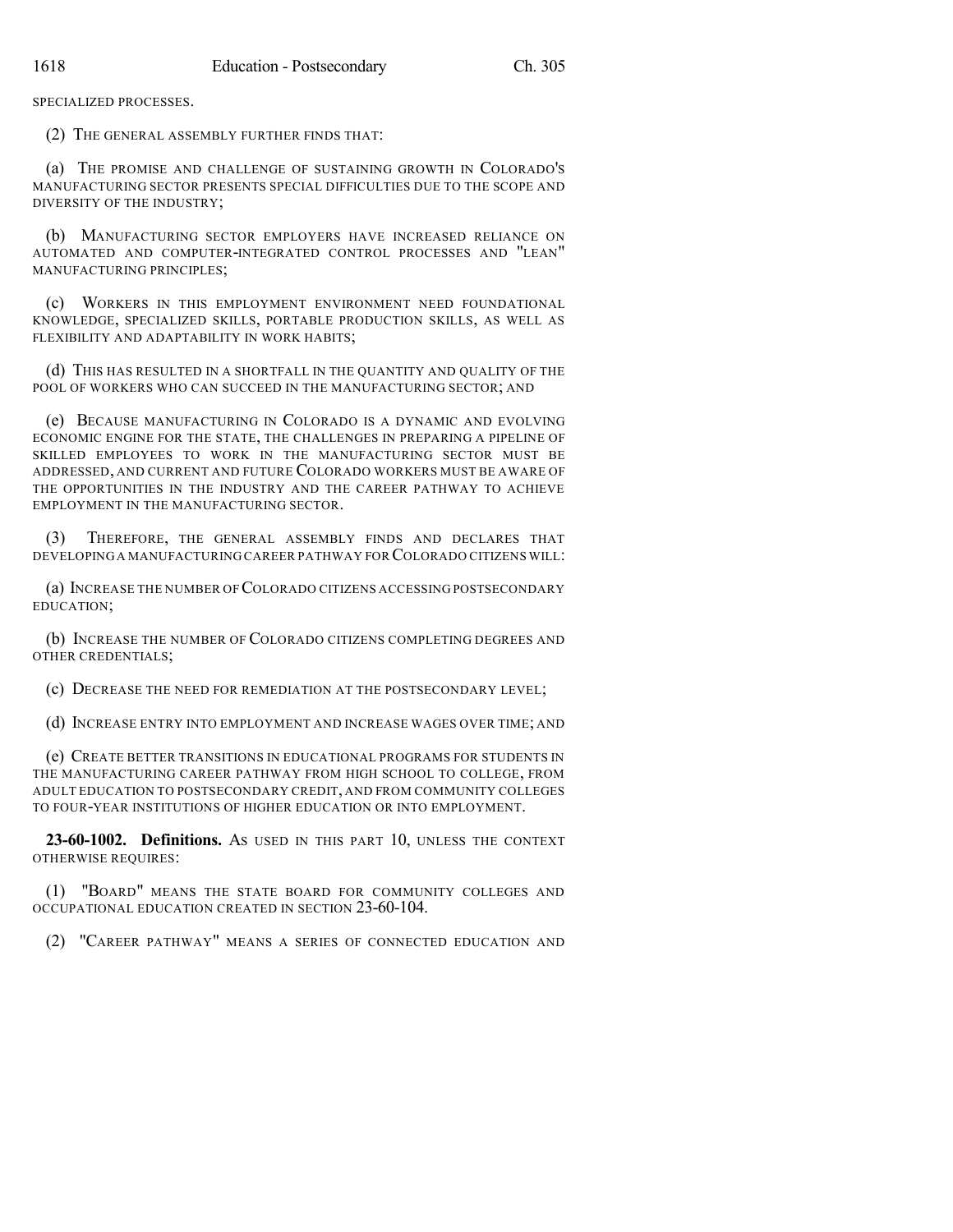TRAINING STRATEGIES AND SUPPORT SERVICES THAT ENABLE INDIVIDUALS TO SECURE INDUSTRY-RELEVANT SKILLS AND CERTIFICATION WHERE APPLICABLE, AND TO OBTAIN EMPLOYMENT WITHIN AN OCCUPATIONAL AREA AND TO ADVANCE TO HIGHER LEVELS OF FUTURE EDUCATION AND EMPLOYMENT.

(3) "MANUFACTURING SECTOR" MEANS ESTABLISHMENTS, INCLUDING EXISTING AND EMERGING MANUFACTURING SECTOR PARTNERSHIPS, ENGAGED IN THE MECHANICAL, PHYSICAL, OR CHEMICAL TRANSFORMATION OF MATERIALS, SUBSTANCES, OR COMPONENTS INTO NEW PRODUCTS. "MANUFACTURING SECTOR" INCLUDES THE EMPLOYEES WHO PLAN, MANAGE, AND PERFORM THE PROCESSING OF MATERIALS INTO INTERMEDIATE OR FINAL PRODUCTS AND RELATED PROFESSIONALS AND TECHNICAL SUPPORT ACTIVITIES, INCLUDING PRODUCTION PLANNING AND CONTROL, MAINTENANCE, AND MANUFACTURING PROCESS ENGINEERING.

(4) "MANUFACTURING SECTOR PARTNERSHIP" MEANS A COLLABORATION OF BUSINESS AND INDUSTRY,IN PARTNERSHIP WITH PUBLIC WORKFORCE DEVELOPMENT, ECONOMIC DEVELOPMENT, AND EDUCATION PARTNERS, TO ENSURE THAT WORKERS ARE PREPARED TO MEET THE GROWING DEMANDS OF THE MANUFACTURING INDUSTRY SECTOR WITHIN A GEOGRAPHIC AREA.

(5) "STACKABLE CERTIFICATES" MEANS A SEQUENCE OF CREDENTIALS, EACH OF WHICH IS RECOGNIZED BY EMPLOYERS AND, THROUGH PROVIDES A GATEWAY TO EMPLOYMENT AND MATRICULATION INTO A TECHNICAL DEGREE OR ADVANCED STUDY IN A FIELD.

**23-60-1003. Manufacturing careerpathway -design.**(1) NO LATER THAN THE 2014-15 ACADEMIC YEAR, THE BOARD, AFTER CONSULTING WITH LOCAL DISTRICT JUNIOR COLLEGES AND AREA VOCATIONAL SCHOOLS, IN COLLABORATION WITH THE DEPARTMENT OF LABOR AND EMPLOYMENT, THE DEPARTMENT OF HIGHER EDUCATION, THE DEPARTMENT OF EDUCATION, AND THE STATE WORK FORCE DEVELOPMENT COUNCIL, CREATED IN SECTION 24-46.3-101, C.R.S., SHALL DESIGN A CAREER PATHWAY FOR STUDENTS WITHIN THE MANUFACTURING SECTOR. THE MANUFACTURING CAREER PATHWAY SHALL CONNECT SCHOOL DISTRICTS, LOCAL DISTRICT JUNIOR COLLEGES, AREA VOCATIONAL SCHOOLS, COMMUNITY COLLEGES, AND FOUR-YEAR INSTITUTIONS OF HIGHER EDUCATION WITH ADULT EDUCATION PROGRAMS, LOCAL WORKFORCE DEVELOPMENT PROGRAMS, AND REGIONAL MANUFACTURING SECTOR PARTNERSHIPS, AND WILL ALLOW A STUDENT TO EARN INCOME WHILE PROGRESSING ALONG THE CAREER PATHWAY.

(2) THE MANUFACTURING CAREER PATHWAY MUST INCLUDE INDUSTRY-VALIDATED STACKABLE CERTIFICATIONS AND MULTIPLE ENTRY AND EXIT POINTS THAT ALLOW STUDENTS OF ALL AGES TO SEEK ADDITIONAL OPPORTUNITIES IN THE MANUFACTURING SECTOR. THE MANUFACTURING CAREER PATHWAY DESIGNED BY THE BOARD MUST INCLUDE, BUT NEED NOT BE LIMITED TO, THE FOLLOWING COMPONENTS:

(a) ALIGNMENT WITH THE SKILLS AND REQUIREMENTS THAT STATE AND LOCAL MANUFACTURING SECTOR EMPLOYERS, THROUGH MANUFACTURING SECTOR PARTNERSHIPS, DETERMINE ARE NECESSARY FOR CAREER PROGRESSION IN HIGH-DEMAND OCCUPATIONS WITHIN THE MANUFACTURING SECTOR;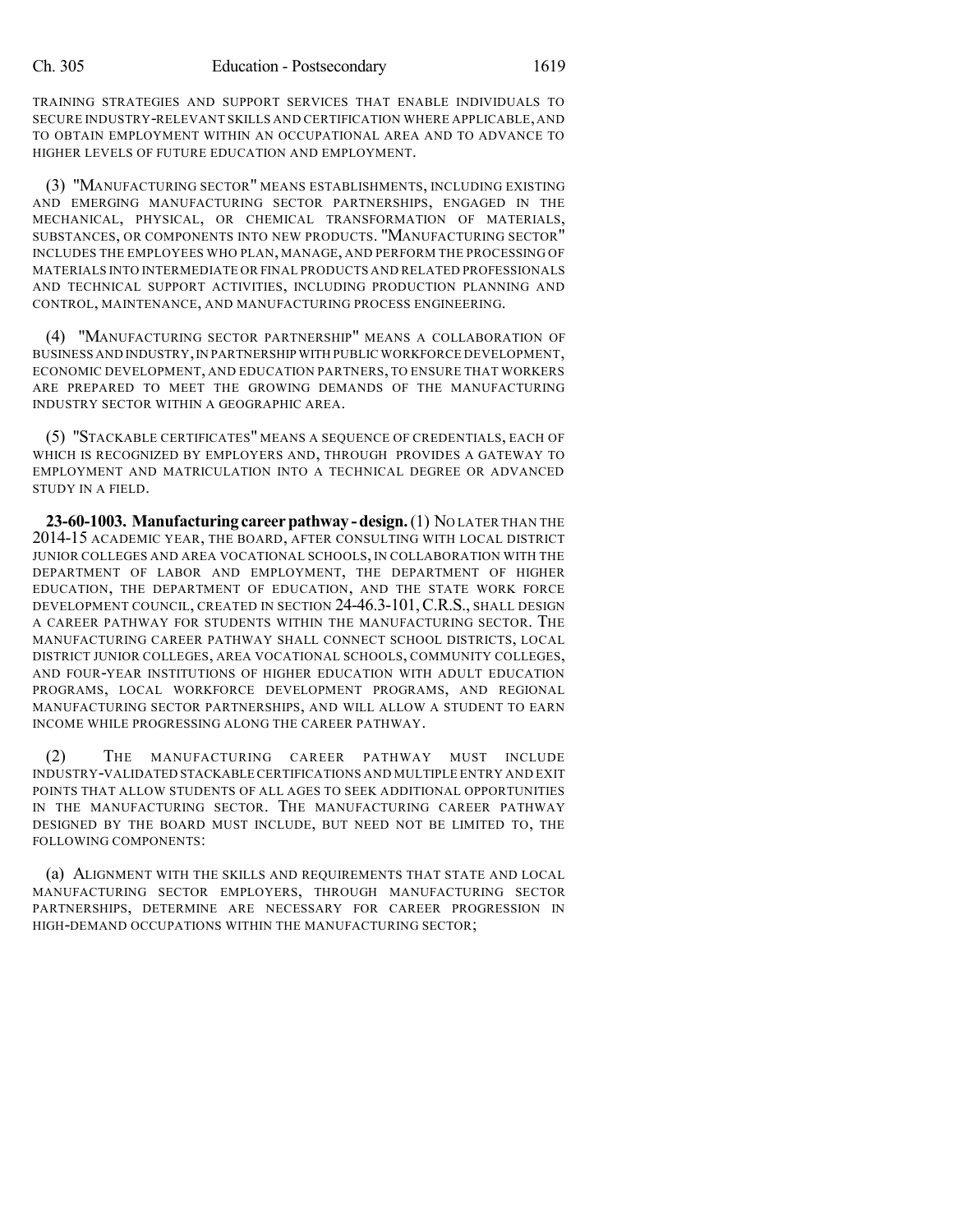(b) A FULL RANGE OF MIDDLE SCHOOL, SECONDARY, ADULT EDUCATION, AND POSTSECONDARY EDUCATION OPTIONS, WITH A NONDUPLICATIVE, CLEARLY ARTICULATED COURSE PROGRESSION FROM ONE LEVEL OF INSTRUCTION TO THE NEXT, WITH OPPORTUNITIES TO EARN POSTSECONDARY CREDITS, MAXIMIZE CREDIT FOR PRIOR LEARNING, AND SECURE INDUSTRY-VALIDATED CREDENTIALS;

(c) TECHNICAL SKILL ASSESSMENTS AT MULTIPLE POINTS IN THE MANUFACTURING CAREER PATHWAY THAT LEAD TO INDUSTRY CERTIFICATIONS OR OTHER VALUE IN EMPLOYMENT, INCLUDING ADVANCED PLACEMENT INTO A HIGHER LEVEL OF TRAINING;

(d) ACADEMIC AND CAREER COUNSELING RESOURCES, BEST PRACTICES IN WRAP-AROUND SUPPORT SERVICES, PARTICULARLY AT TRANSITION POINTS ALONG THE MANUFACTURING CAREER PATHWAY, AND SUPPORT AND DEVELOPMENT OF INDIVIDUAL CAREER AND ACADEMIC PLANS; AND

(e) CURRICULUM AND INSTRUCTIONAL STRATEGIES THAT ARE APPROPRIATE FOR ADULT STUDENTS AND THAT EMBED LEARNING AND SKILL BUILDING IN A WORK-RELATED CONTEXT.

**23-60-1004. On-line information-manufacturingcareerpathway.**(1) AFTER THE DESIGN OF THE MANUFACTURING CAREER PATHWAY IS COMPLETED PURSUANT TO SECTION 23-60-1003, THE DEPARTMENT OF HIGHER EDUCATION, IN COLLABORATION WITH THE DEPARTMENT OF LABOR AND EMPLOYMENT,SHALL POST INFORMATION CONCERNING THE CAREER PATHWAY ON THE STATE-PROVIDED, FREE ON-LINE RESOURCE COMMONLY REFERRED TO AS "COLLEGEINCOLORADO.ORG".THE FOLLOWING INFORMATION MUST BE INCLUDED:

(a) MANUFACTURING SECTOR CAREER AWARENESS;

(b) SALARY AND WAGE INFORMATION FOR MANUFACTURING SECTOR CAREERS;

(c) THE MANUFACTURING SECTOR EMPLOYMENT FORECAST;

(d) INFORMATION ON PROGRAMS WITHIN THE MANUFACTURING CAREER PATHWAY,SERVICES PROVIDED,AND FINANCIAL AID OPPORTUNITIES FOR STUDENTS; AND

(e) ON-LINE STUDENT SUPPORT SERVICES.

**SECTION 2. Appropriation.** (1) In addition to any other appropriation, there is hereby appropriated, out of any moneys in the general fund not otherwise appropriated, to the department of higher education, for the fiscal year beginning July 1, 2013, the sum of \$559,165, or so much thereof as may be necessary, to be allocated for the implementation of this act as follows:

(a) \$84,565 for Colorado commission on higher education financial aid for need based grants; and

(b) \$474,600 for the college opportunity fund program for fee-for-service contracts with state institutions.